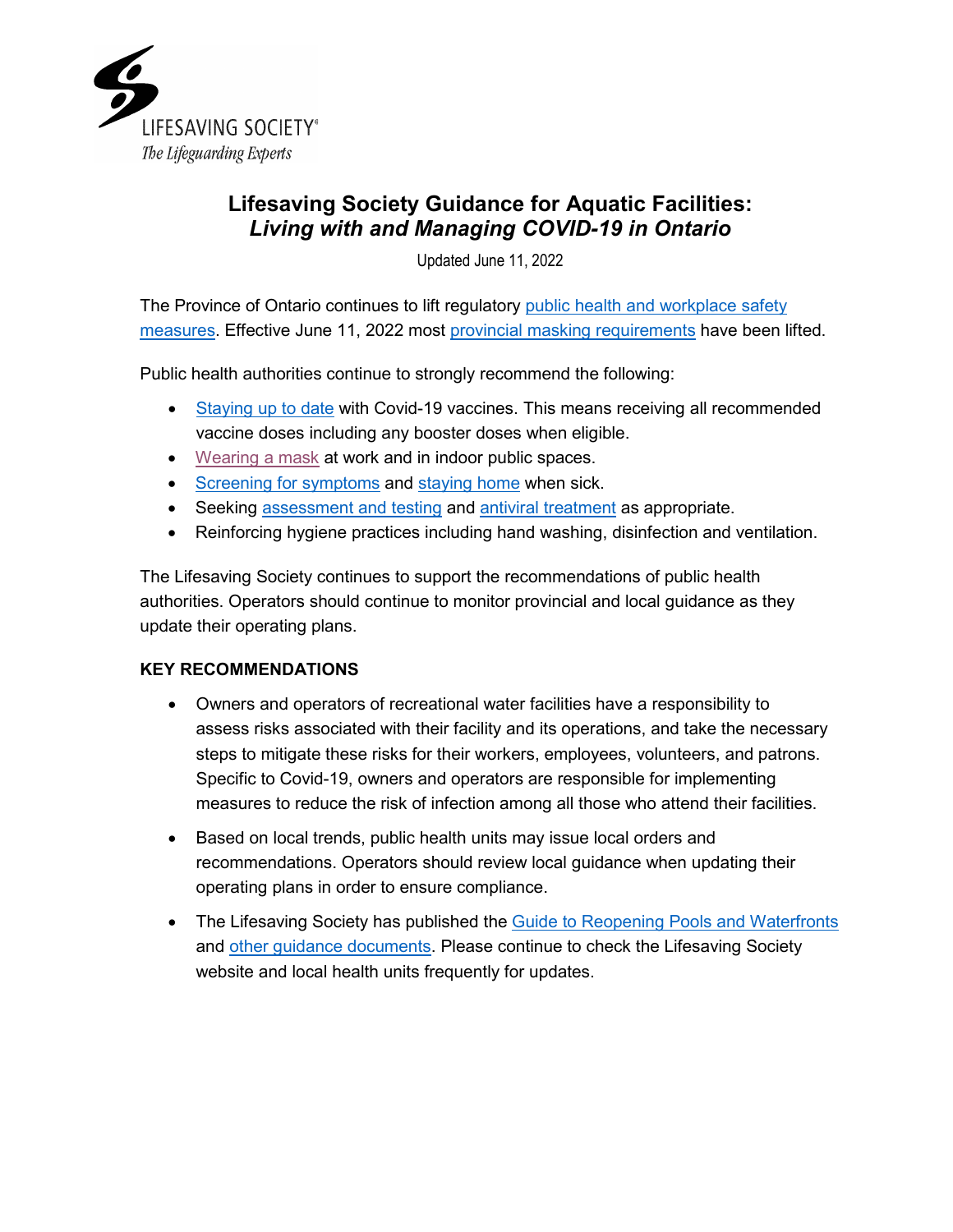# **SAFETY MEASURES FOR AQUATIC FACILITIES**

#### **What are the requirements for safety plans for aquatic facilities?**

• Businesses in Ontario are no longer required by regulation to prepare, update, and make available a [Covid-19 safety plan.](https://www.ontario.ca/page/develop-your-covid-19-workplace-safety-plan)

#### **What capacity limits and distancing requirements apply to aquatic facilities?**

- There is no requirement for physical distancing in public swimming pools or during swimming lessons.
- There are no capacity limits in effect related to Covid-19. Operators must follow existing regulations, such as bather load under [Ontario Regulation 565,](https://www.ontario.ca/laws/regulation/900565) and building occupant load requirements as appropriate.

#### **What are the rules on mask wearing?**

- Provincial masking [requirements](https://www.ontario.ca/page/face-coverings-and-face-masks) have been relaxed in most indoor settings.
- Masking is required in public places under [provincial isolation guidance](https://covid-19.ontario.ca/exposed) when recovering from a Covid-19 diagnosis or following an exposure.
- Public health officials strongly recommend masking in certain indoor settings when physical distancing may not be possible.
	- o Individuals may choose to wear masks where not required by regulation.
	- $\circ$  Businesses and organizations may choose to implement their own rules related to masking for patrons and workers.

#### **What are the rules on personal protective equipment (PPE) for workers/employees?**

- Employers need to follow direction from the Ministry of Labour, Training and Skills Development (MLTSD) in regards to [mask wearing](https://www.ontario.ca/page/using-masks-workplace) and workplace safety requirements.
- The Lifesaving Society recommends personal protective equipment (PPE) for lifeguards and staff who perform first aid as recommended by [Public Health Ontario,](https://www.publichealthontario.ca/en/diseases-and-conditions/infectious-diseases/respiratory-diseases/novel-coronavirus/ppe) including wearing a mask or respirator, protective eyewear, gloves and an isolation gown as appropriate.
- Operators are encouraged to review the Lifesaving Society Canada Information Bulletin on [COVID-19 Resuscitation & First Aid Recommendations.](https://lifesaving.ca/cmsUploads/lifesaving/File/COVID-19%20Resuscitation%20%26%20First%20Aid%20Recommendations%20UPDATE%20April%202021.pdf)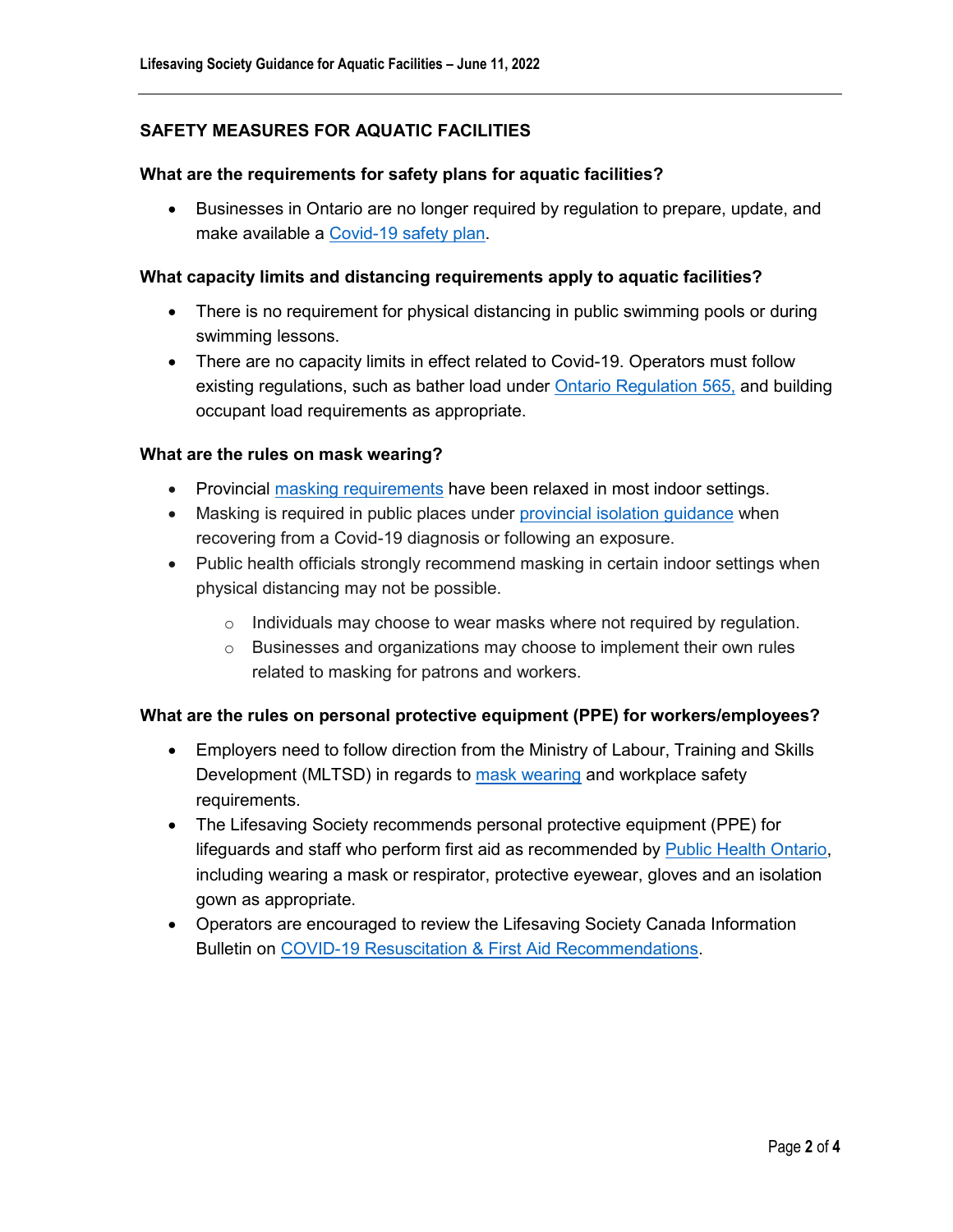#### **What mandatory vaccination or testing rules are in effect?**

- Provincial [proof of vaccination](https://covid-19.ontario.ca/proof-covid-19-vaccination) requirements are no longer in effect.
- Certain facilities/organizations have mandatory vaccination policies and/or testing requirements. Operators should review with their local facility/organization, to see what requirements are applicable to their situation.
	- o For example, the Lifesaving Society Ontario's [Covid-19 vaccination and](https://www.lifesavingsociety.com/media/354459/98vaccinationpolicyoutline-20210920.pdf)  [testing policy](https://www.lifesavingsociety.com/media/354459/98vaccinationpolicyoutline-20210920.pdf) for staff, trainers and volunteers remains in effect.

#### **What screening and contact tracing requirements are in effect?**

- The requirement to **screen workers** and patrons for Covid-19 and retain names/contact information for the purpose of contact tracing has been relaxed.
- Workers and patrons should be encouraged to screen themselves and follow provincial isolation and testing requirements, including to stay home if they are sick, and to mask following their isolation period or when self-monitoring.
- Operators may choose to maintain a screening questionnaire or signage as they deem appropriate.

## **What isolation and testing requirements are in effect?**

- The Province of Ontario provides [guidance](https://covid-19.ontario.ca/exposed) around isolation due to symptoms or exposure to Covid-19. Workers and patrons should follow provincial guidance and orders/instructions from their local public health unit.
- Provincial [clinical assessment and testing guidance](https://covid-19.ontario.ca/covid-19-clinical-assessments-and-testing) recommends PCR/molecular testing and [antiviral treatment](https://covid-19.ontario.ca/covid-19-antiviral-treatment) for certain individuals.
- Organizations can access [free rapid tests](https://covid-19.ontario.ca/get-free-rapid-tests) for members of their workplace or organization.
- Individuals can access free [rapid testing for at-home use](https://www.ontario.ca/page/rapid-testing-home-use) at grocery and pharmacy locations in their community.

#### **What are the requirements for cleaning and disinfection?**

- Operators must follow the requirements of [Ontario Regulation 565](https://www.ontario.ca/laws/regulation/900565) in regards to safe water management, and the cleaning and disinfection of the pool deck and facility.
- Operators must ensure that equipment, washrooms, locker rooms, change rooms, showers and similar amenities that are accessible to the public are cleaned and disinfected as frequently as is necessary to maintain a sanitary condition.
- Operators should ensure that shower facilities, including warm water and soap, are available to bathers, as regulation requires that bathers shower prior to entering the pool deck.